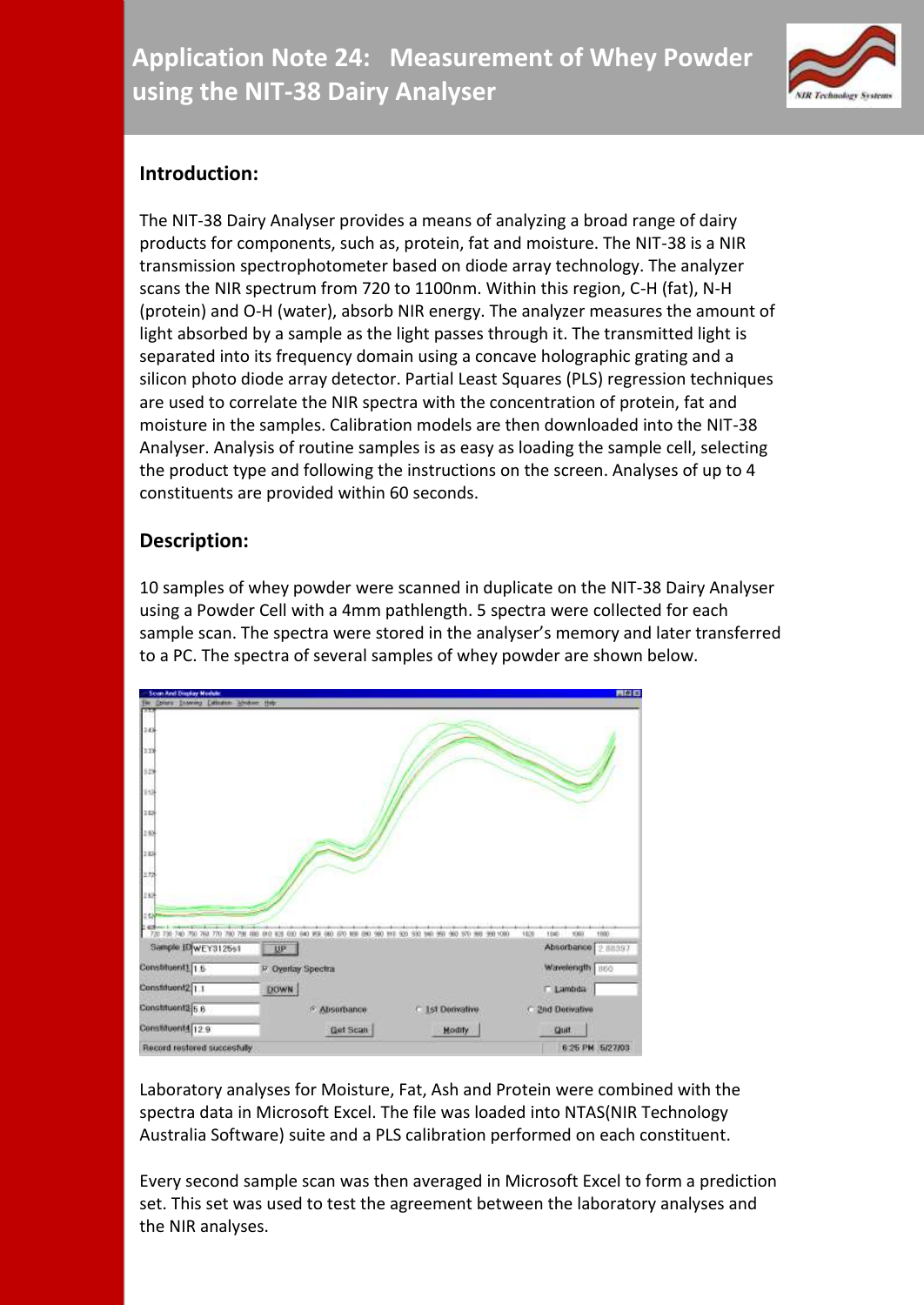### **Results:**

The attached four figures shows the prediction data for each constituent.

The following table summarises the prediction set data.

| Constituent | Moisture | Fat  | Protein | Ash  |
|-------------|----------|------|---------|------|
| <b>SEP</b>  | 0.11     | 0.31 | 0.14    | 0.07 |
| $R^2$       | 0.90     | 0.94 | 0.56    | 0.96 |

## **Discussion:**

It must be stated that the prediction set is not a valid test of the accuracy of these calibrations, since the set contains half the samples used for calibration. Unfortunately there were insufficient samples provided to make a separate prediction set.

The Moisture, Fat and Ash show excellent agreement with the laboratory data. The protein data also shows a very low error, however the correlation is poor. This is due to the very narrow range of protein data, ie, 12.3 – 13.1%. All four constituents could be improved if there was a wider range of samples. Nonetheless, the data demonstrates that the NIT-38 Dairy Analyser can measure these four constituents.



#### Whey Powder, Moisture Prediction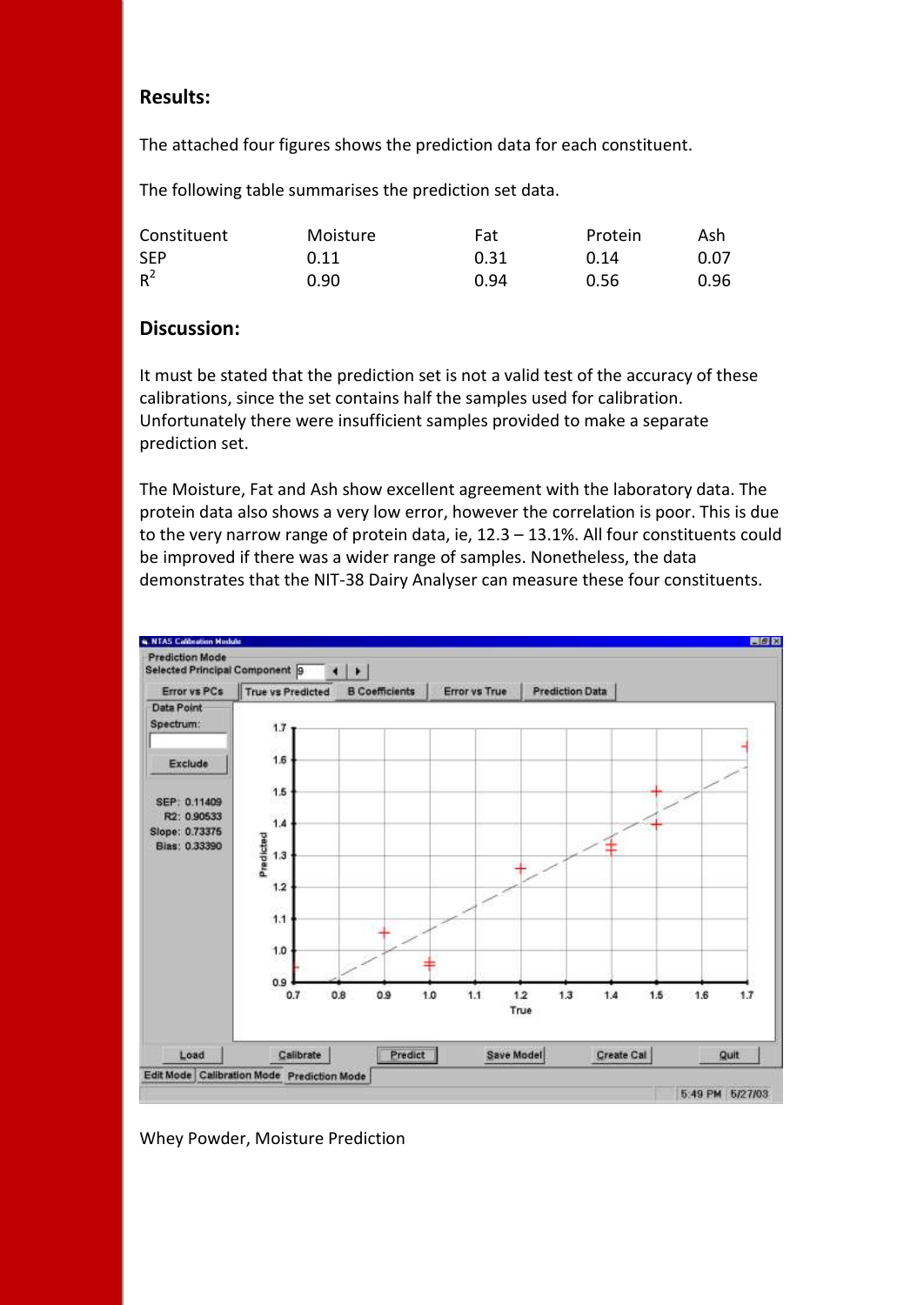

#### Whey Powder, Fat Prediction



#### Whey Powder, Protein Prediction